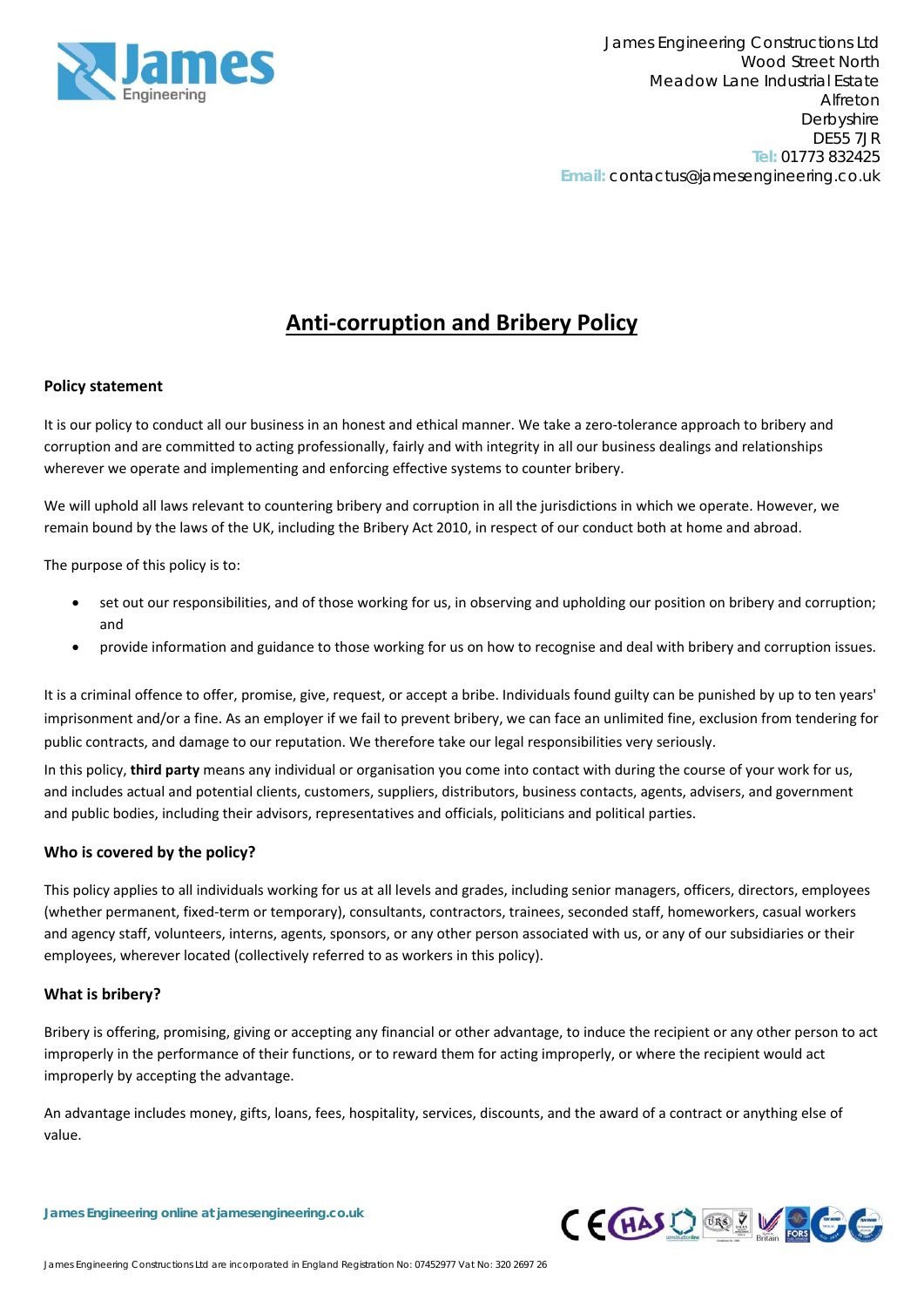

A person acts **improperly** where they act illegally, unethically, or contrary to an expectation of good faith or impartiality, or where they abuse a position of trust. The improper acts may be in relation to any business or professional activities, public functions, acts in the course of employment, or other activities by or on behalf of any organisation of any kind.

**Corruption** is the abuse of entrusted power or position for private gain.

# **Examples: Offering a bribe** You offer a potential client tickets to a major sporting event, but only if they agree to do business with us. This would be an offence as you are making the offer to gain a commercial and contractual advantage. We may also be found to have committed an offence because the offer has been made to obtain business for us. It may also be an offence for the potential client to accept your offer. **Receiving a bribe** A supplier gives your nephew a job but makes it clear that in return they expect you to use your influence in our organisation to ensure we continue to do business with them. It is an offence for a supplier to make such an offer. It would be an offence for you to accept the offer as you would be doing so to gain a personal advantage. **Bribing a foreign official** You arrange for the business to pay an additional payment to a foreign official to speed up an administrative process, such as clearing our goods through customs. The offence of bribing a foreign public official has been committed as soon as the offer is made. This is because it is made to gain a business advantage for us. We may also be found to have committed an offence.

## **Gifts, hospitality and expenses**

This policy allows reasonable and appropriate hospitality or entertainment given to or received from third parties, for the purposes of:

- establishing or maintaining good business relationships;
- improving or maintaining our image or reputation; or
- marketing or presenting our products and/or services effectively.

Promotional gifts of low value such as branded stationery to or from existing customers, suppliers and business partners will usually be acceptable.

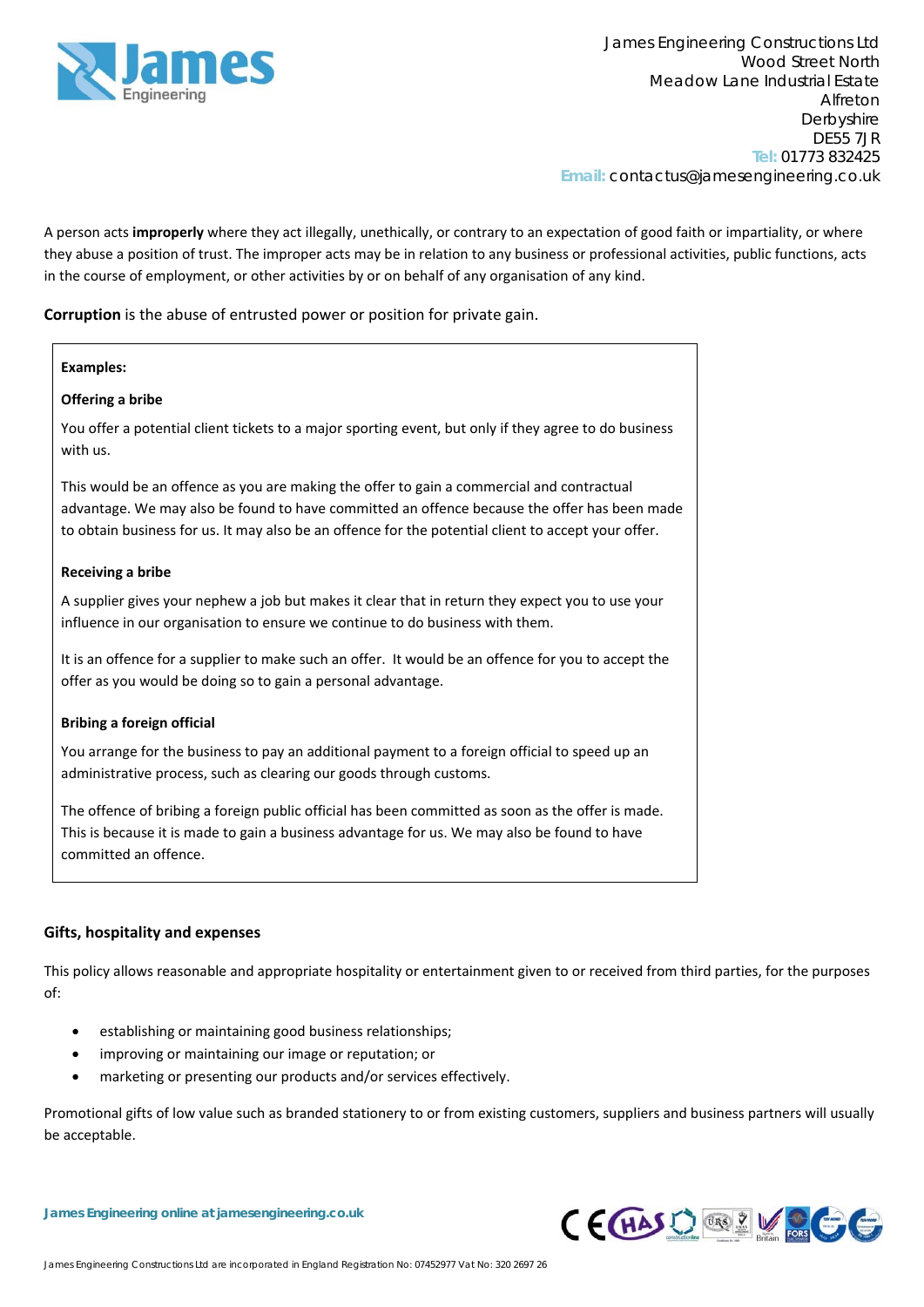

**Email:** contactus@jamesengineering.co.uk

Reimbursing a third party's expenses or accepting an offer to reimburse our expenses (for example, the costs of attending a business meeting) would not usually amount to bribery. However, a payment in excess of genuine and reasonable business expenses (such as the cost of an extended hotel stay) is not acceptable.

We appreciate that practice varies between countries and regions and what may be normal and acceptable in one region may not be in another. The test to be applied is whether in all the circumstances the gift, hospitality or payment is reasonable and justifiable. The intention behind it should always be considered.

## **What is not acceptable?**

It is not acceptable for you (or someone on your behalf) to:

- give, promise to give, or offer, a payment, gift or hospitality with the expectation or hope that a business advantage will be received, or to reward a business advantage already given;
- give, promise to give, or offer, a payment, gift or hospitality to a government official, agent or representative to "facilitate" or expedite a routine procedure;
- accept payment from a third party that you know, or suspect is offered with the expectation that it will obtain a business advantage for them;
- accept a gift or hospitality from a third party if you know or suspect that it is offered or provided with an expectation that a business advantage will be provided by us in return;
- threaten or retaliate against another worker who has refused to commit a bribery offence or who has raised concerns under this policy; or
- engage in any activity that might lead to a breach of this policy.

### **Facilitation payments and kickbacks**

We do not make, and will not accept, facilitation payments or "kickbacks" of any kind. Facilitation payments also known as "backhanders" or "grease payments" are typically small, unofficial payments made to secure or expedite a routine government action by a government official. They are not commonly paid in the UK but are common in some other jurisdictions.

All workers must avoid any activity that might lead to a facilitation payment or kickback being made or accepted by us or on our behalf, or that might suggest that such a payment will be made or accepted. If you are asked to make a payment on our behalf, you should always be mindful of what the payment is for and whether the amount requested is proportionate to the goods or services provided. You should always ask for a receipt which details the reason for the payment. If you have any suspicions, concerns or queries regarding a payment, you should raise these with [the compliance manager.

Kickbacks are typically payments made in return for a business favour or advantage. All workers must avoid any activity that might lead to, or suggest, that a facilitation payment or kickback will be made or accepted by us.

### **Your responsibilities**

You must ensure that you read, understand and comply with this policy.

The prevention, detection and reporting of bribery and other forms of corruption are the responsibility of all those working for us or under our control. All workers are required to avoid any activity that might lead to, or suggest, a breach of this policy.

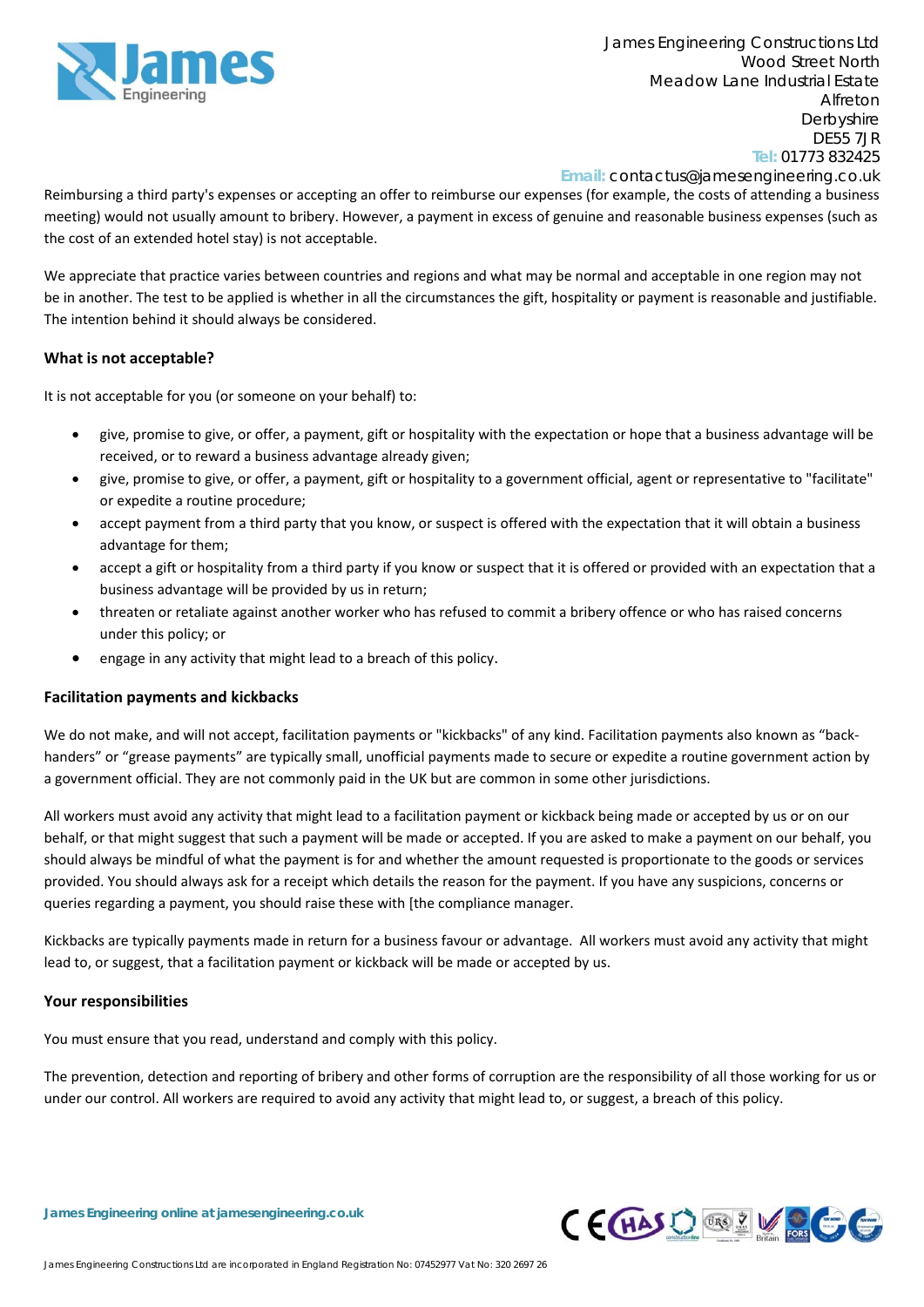

**Email:** contactus@jamesengineering.co.uk

You must notify your manager or Chris as soon as possible if you believe or suspect that a conflict with this policy has occurred or may occur in the future. For example, if a client or potential client offers you something to gain a business advantage with us or indicates to you that a gift or payment is required to secure their business. Further "red flags" that may indicate bribery or corruption are set out in the Schedule to this policy.

Any employee who breaches this policy will face disciplinary action, which could result in dismissal for gross misconduct. We reserve our right to terminate our contractual relationship with other workers if they breach this policy.

### **Record‐keeping**

We must keep financial records and have appropriate internal controls in place which will evidence the business reason for making payments to third parties.

You must declare and keep a written record of all hospitality or gifts accepted or offered, which will be subject to managerial review.

You must ensure all expenses claims relating to hospitality, gifts or expenses incurred to third parties are submitted in accordance with our expenses policy and specifically record the reason for the expenditure.

All accounts, invoices, memoranda and other documents and records relating to dealings with third parties, such as clients, suppliers and business contacts, should be prepared and maintained with strict accuracy and completeness. No accounts must be kept "offbook" to facilitate or conceal improper payments.

#### **How to raise a concern**

You are encouraged to raise concerns about any issue or suspicion of malpractice at the earliest possible stage. If you are unsure whether a particular act constitutes bribery or corruption, or if you have any other queries, these should be raised with your line manager or Shane Green. Concerns should be reported by following the procedure set out in our Whistleblowing Policy.

### **What to do if you are a victim of bribery or corruption**

It is important that you tell Shane Green as soon as possible if you are offered a bribe by a third party, are asked to make one, suspect that this may happen in the future, or believe that you are a victim of another form of unlawful activity.

### **Protection**

Workers who refuse to accept or offer a bribe, or those who raise concerns or report another's wrongdoing, are sometimes worried about possible repercussions. We aim to encourage openness and will support anyone who raises genuine concerns in good faith under this policy, even if they turn out to be mistaken.

We are committed to ensuring no one suffers any detrimental treatment as a result of refusing to take part in bribery or corruption, or because of reporting in good faith their suspicion that an actual or potential bribery or other corruption offence has taken place or may take place in the future. Detrimental treatment includes dismissal, disciplinary action, threats or other unfavourable treatment connected with raising a concern. If you believe that you have suffered any such treatment, you should inform the compliance manager immediately. If the matter is not remedied, and you are an employee, you should raise it formally using our Grievance Procedure.

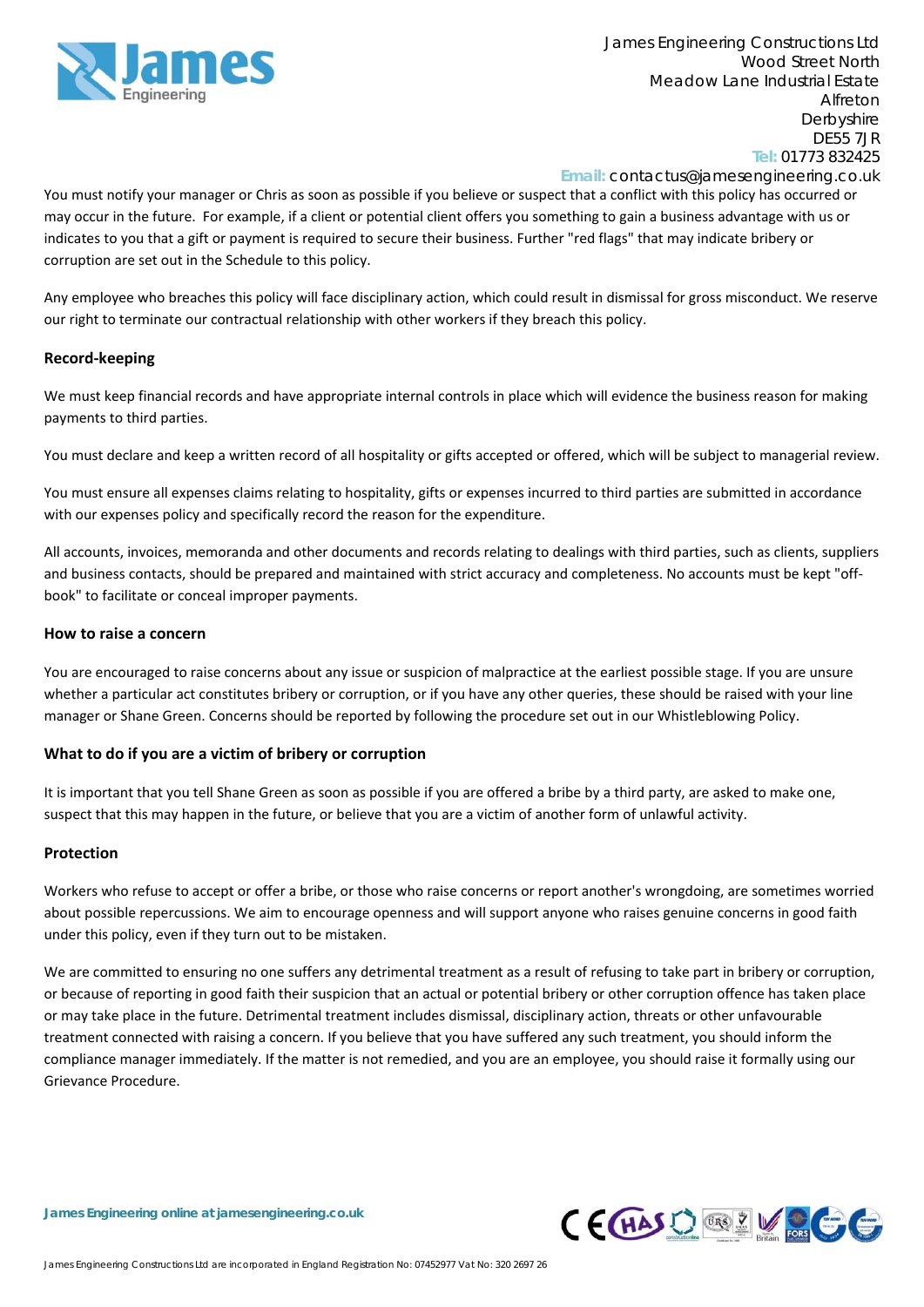

### **Training and communication**

Training on this policy forms part of the induction process for all new workers. All existing workers will receive regular, relevant training on how to implement and adhere to this policy.

Our zero‐tolerance approach to bribery and corruption must be communicated to all suppliers, contractors and business partners at the outset of our business relationship with them and as appropriate thereafter.

### **Who is responsible for the policy?**

The directors have overall responsibility for ensuring this policy complies with our legal and ethical obligations, and that all those under our control comply with it.

Chris has primary and day‐to‐day responsibility for implementing this policy, and for monitoring its use and effectiveness and dealing with any queries on its interpretation. Management at all levels are responsible for ensuring those reporting to them are made aware of and understand this policy and are given adequate and regular training on it.

#### **Monitoring and review**

Chris will monitor the effectiveness and review the implementation of this policy, regularly considering its suitability, adequacy and effectiveness. Any improvements identified will be made as soon as possible. Internal control systems and procedures will be subject to regular audits to provide assurance that they are effective in countering bribery and corruption.

All workers are responsible for the success of this policy and should ensure they use it to disclose any suspected danger or wrongdoing.

Workers are invited to comment on this policy and suggest ways in which it might be improved. Comments, suggestions and queries should be addressed to Shane Green.

This policy does not form part of any employee's contract of employment and it may be amended at any time.

### **Schedule Potential risk scenarios: "red flags"**

The following is a list of possible red flags that may arise during the course of you working for us and which may raise concerns under various anti‐bribery and anti‐corruption laws. The list is not intended to be exhaustive and is for illustrative purposes only.

If you encounter any of these red flags while working for us, you must report them promptly to your manager or using the procedure set out in the whistleblowing policy:

- you become aware that a third party engages in, or has been accused of engaging in, improper business practices;
- you learn that a third party has a reputation for paying bribes, or requiring that bribes are paid to them, or has a reputation for having a "special relationship" with foreign government officials;
- a third party insists on receiving a commission or fee payment before committing to sign up to a contract with us, or carrying out a government function or process for us;
- a third‐party requests payment in cash and/or refuses to sign a formal commission or fee agreement, or to provide an invoice or receipt for a payment made;
- a third‐party request that payment is made to a country or geographic location different from where the third party resides or conducts business;
- a third party requests an unexpected additional fee or commission to "facilitate" a service;